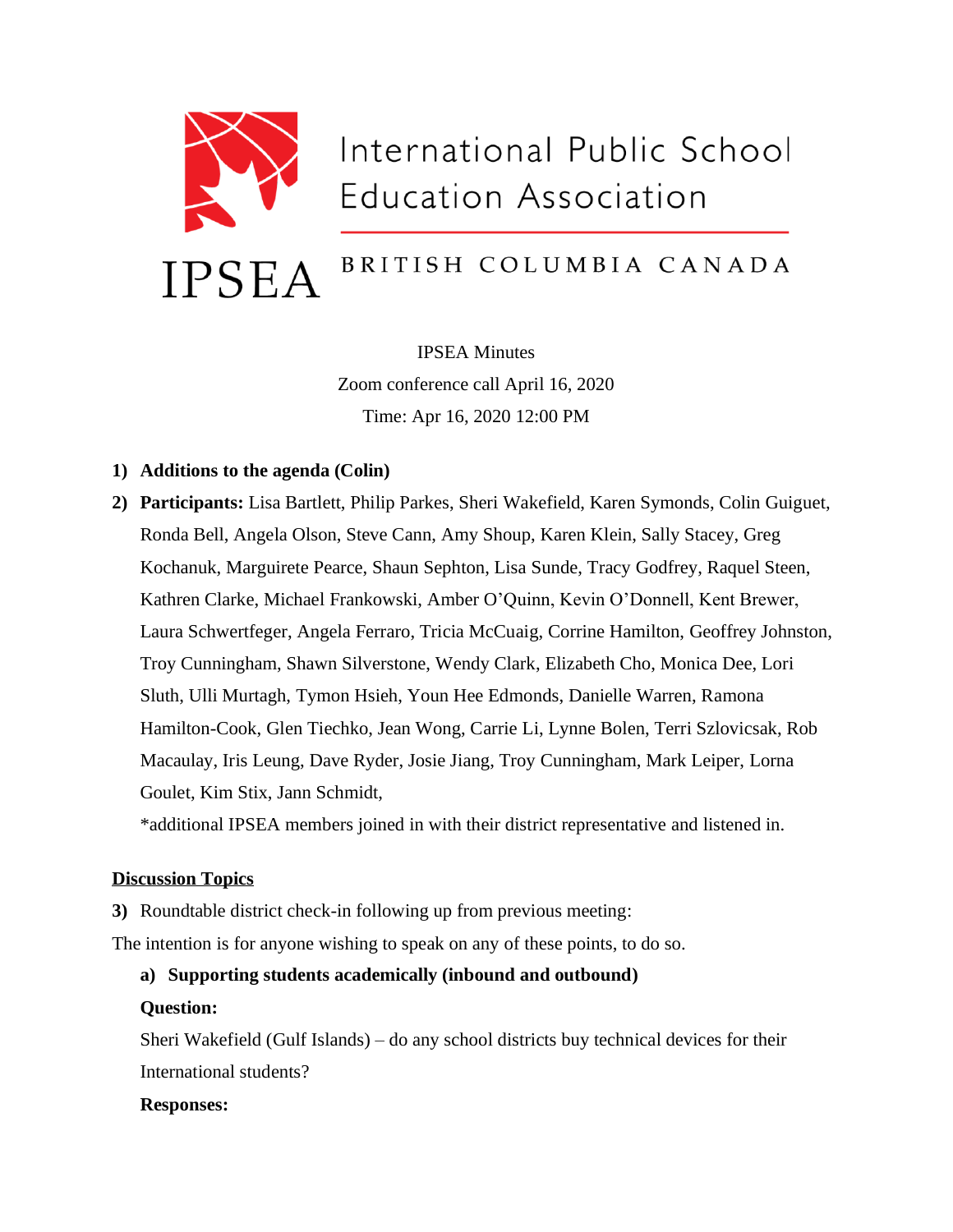- West Vancouver bought 15 Chromebooks 2 years ago. Most other school districts have the school's handle it.
- Amy Rocky Mountain, no they do not nor do they intend to. The student is a student and it is up to the schools to provide these for the students.
- Kevin we have asked our schools to hand out to students, however they also have some iPads that they hand out to some students as well.

## **Question:**

Ronda Bell–Marks before and after spring break. Wondering if anyone has had any discussion as to what the mark will look like for the students who have returned home. Are we just giving that for the full year? It doesn't seem to be a true indication of what has taken place.

### **Responses:**

- Raquel Central-Okanagan– it depends on what the purpose of the mark is for. They can give an interim report based on the marks at that time and the dates for that course. They do not say it is a final mark, but rather the mark given for that time.
- Shaun from Richmond have not come to a 100% conclusion. The focus is on continued growth of learning, hoping that student marks do not drop. Brazilian students for example will get a report card that states what they have done, the hours they put in and the course grade. Richmond did not recommend that students go home as they were aware that students would have trouble with on-line learning when they return home. The Ministry recognises that there are unique circumstances as well, not all students will fit into the cookie cutter box, there will be some unique circumstances and it is up to the individual schools to decide how to give them marks. This is a case by case scenario.
- Karen Symonds If students are not continuing with online learning, we are withdrawing them, and they do not receive a final report card.
- Elizabeth Cho-Frede– students who returned home and went back to school in their home country withdrew from our program. They didn't need their marks for the current semester.
- Steve Cann Pre-spring break will be our term 3, after spring break will be term 4. Final Mark will be the teacher's professional discretion.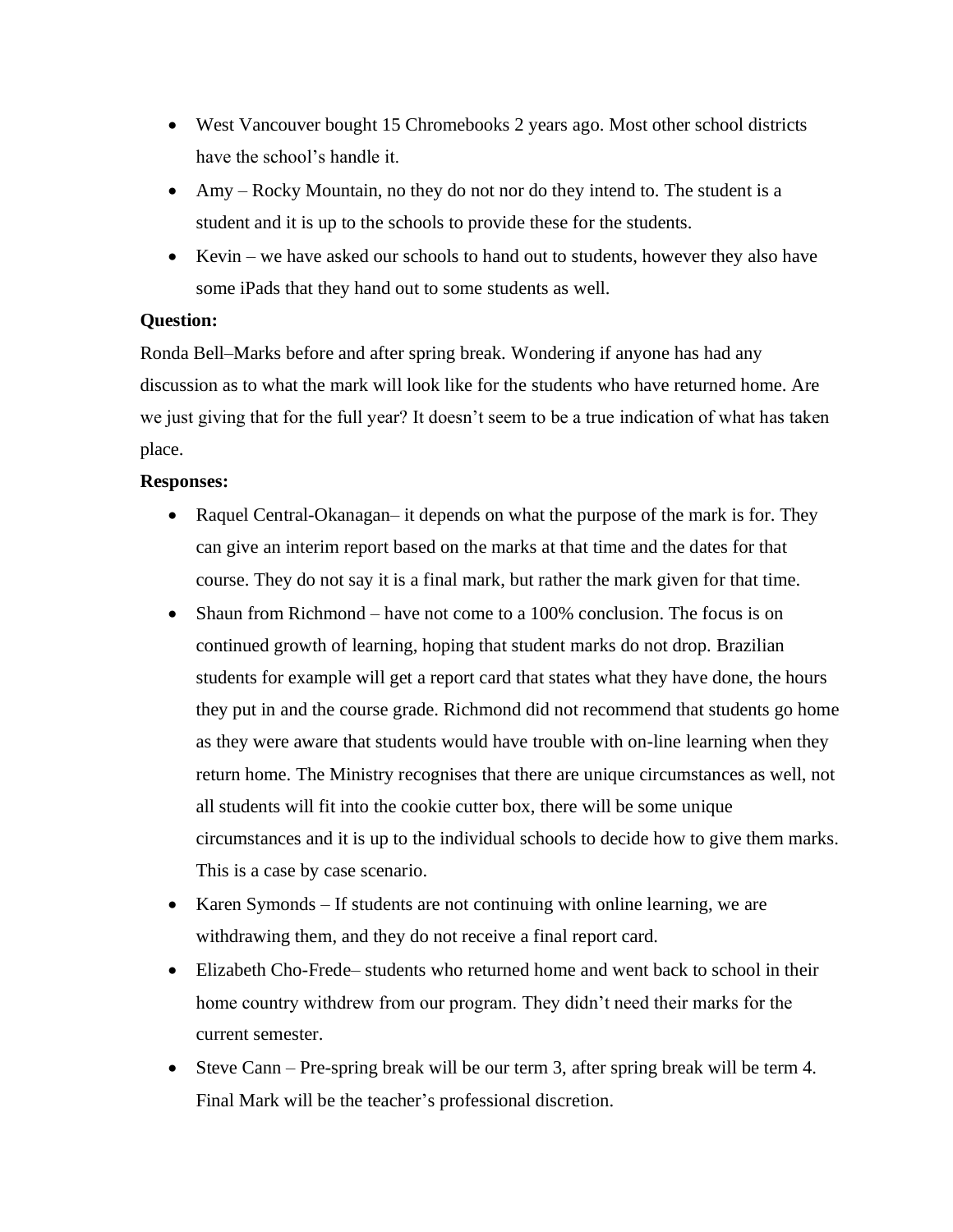#### **b) Marketing communication with agents**

No discussion – no changes since we last met

#### **c) Communication with senior staff – budgets**

No discussion – no changes since we last met

#### **d) Homestay**

No discussion - no changes since we last met

#### **4) Update on MSP** – Kathren

- a) Trying to get a formal response to the question:
	- i) if an IE student is unenrolled from MSP after returning to home country during COVID19, returns to BC in September and reenroll, will MSP back date?
		- (1) There are some members that have been told an IE student cannot unenroll from MSP if they are planning to return in September. Others cannot get a concise answer.
	- ii) Kathren is not getting consistent messaging on whether or not this is the case. She has asked MoE to assist. She will update us as soon as she hears.
- **5) Numeracy Assessment Update** Kathren the minutes to our last meeting included the April 9th Deputy Ministers Bulletin (Q and E) Section 2, Learning and Assessments had an answer for this question.

**19) What about Grade 12 students who are ready to graduate but haven't yet completed the Grade 10 Numeracy Assessment? Are they still able to graduate? [Revised 09-04-20]** • The previously scheduled April 2020 graduation assessment administration has been cancelled. The Ministry is assessing a range of options to ensure this graduation requirement can be met by those students who are otherwise on track to graduate this year. Grade 10 and 11 students can meet this requirement in future years.

\*\*\*\*This document that Kathren was able to share with the IPSEA membership is confidential and for internal use only. Members are not to make public. The document is still be updated and when complete, the Deputy Minister will make a public document available. There is a public Q&A available on the MoE website.

#### **Comments:**

• Shaun – understanding that not required unless they do not have the Grade 10 GNA.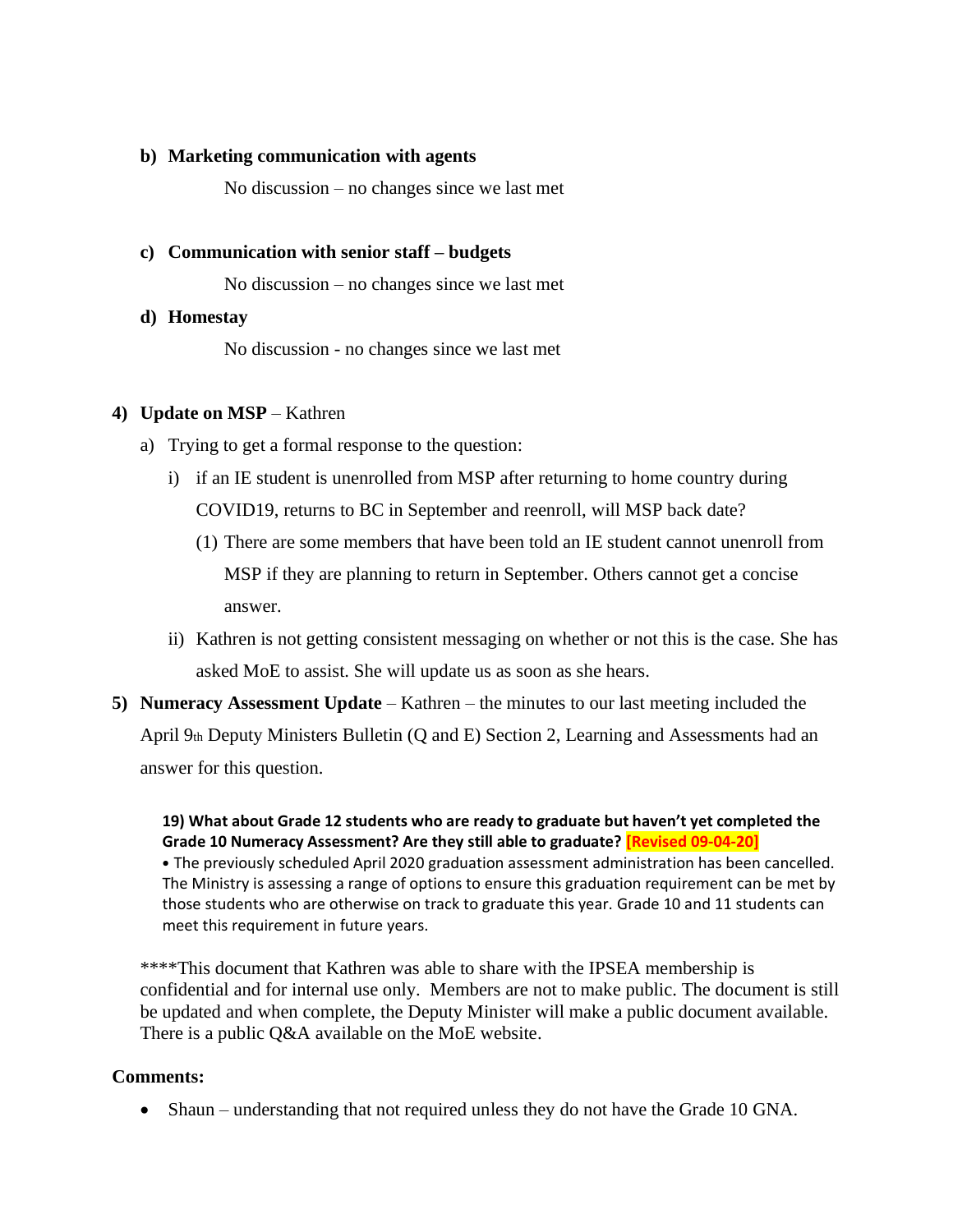- Steve Cann estimated to be 800 students province wide that need to do this.
- Karen Symonds they expect an announcement next week about numeracy exams. There are apparently 800 students in the province (not necessarily IE) who need to do this for graduation this year.

### **6) CAPS-I Update**: Angela Olson:

Bonnie McKie the Executive Director reports that IRCC has acknowledged receipt of CAPSI's latest list of questions, however we are still waiting on a reply. The questions are related to:

• Authorization for Natural Parent to Enter Canada to Care for Minor Child/Student in Case of Emergency

- Study Permit Renewals Needing to be Completed Before Visa Renewals
- Acceptance of Virtual Notarization of Custodianship Documents
- Requirement to Provide Proof of Academic Standing from Institution to Renew Study Permit
- Visa Extension for Accompanying Parent of Minor International Students
- Extension of visas for short term groups

**7) Planning for the future**: (Sheri Wakefield) Online marketing strategies and virtual fairs I am sure many of you are getting quite a few emails from agencies and recruitment organizations such as Edu-Canada wanting for us to take part in virtual affairs or to arrange some form of on-line marketing with them.

#### **Question:**

a) Has any of you taken part in any virtual fairs, and if yes, what advice and recommendations would you share?

b) My second question would be the same but in regards to online marketing with agents? **Comments:** 

• Amy from Rocky Mountains – Yes. I am doing meetings by Zoom or Microsoft Team with agents. Amy has trips planned for the fall already, but unsure if these will happen and so need to make sure that there are other options. There is so much wait and see right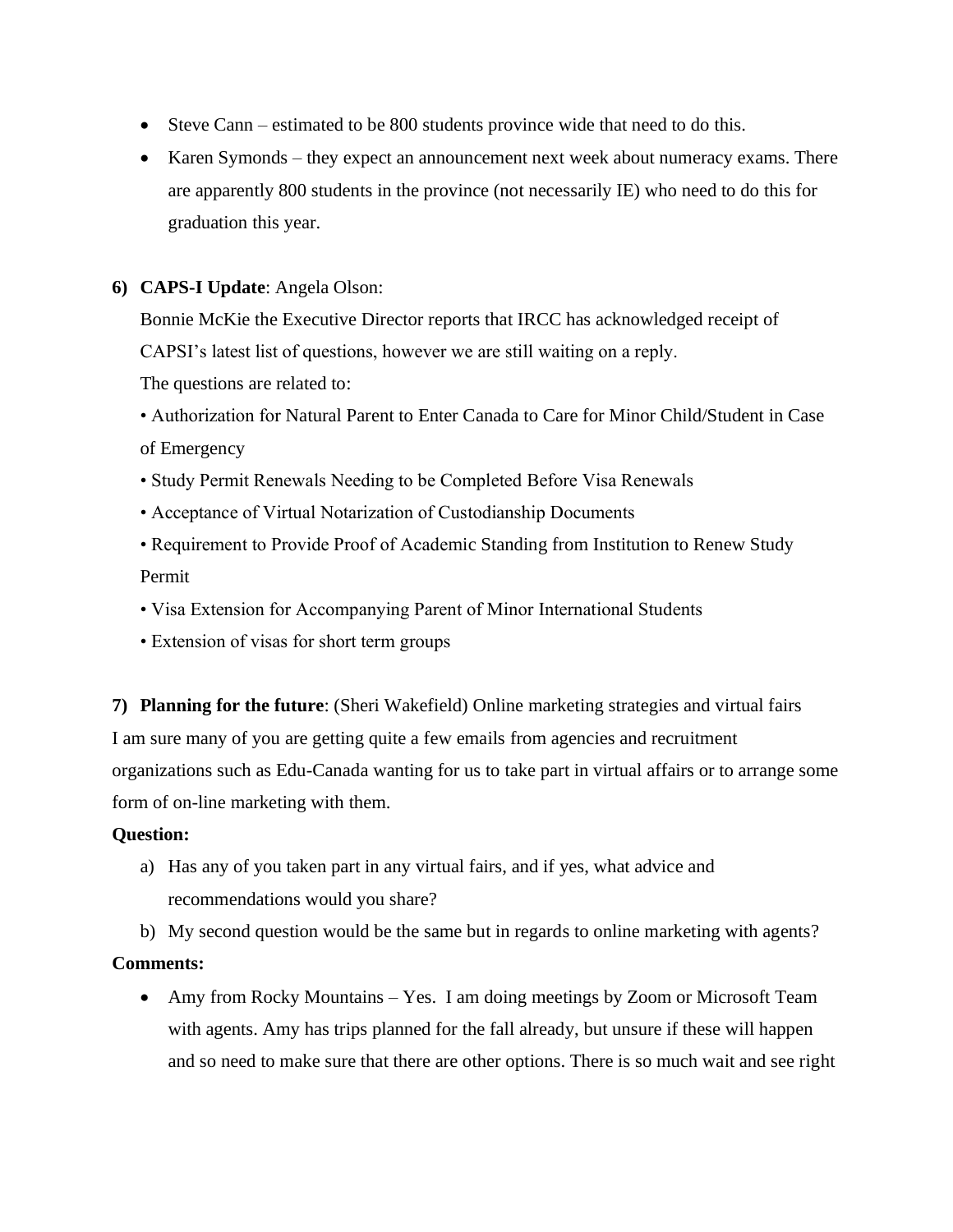now It may be that all of a sudden in June there have been a lot of deferrals and cancellations. Still need to recruit.

- Greg was in a recruiting Zoom session with an agent in Germany. Still ironing out the tech issues. Working on a plan on how to recruit.
- Jann from Kootenay Lake is hoping to join in on the virtual fair by Alphe in London.
- Lisa from Sea to Sky asked about how many meetings right now she has 30 meetings set up – and is hoping by the weekend it will be full. They are 20 minute sessions done through Skype.
- Shaun throwing this out there if IPSEA has the budget could we do a virtual fair?
- Kathren we have been looking into this opportunity for both the cancelled Mission and future IPSEA Missions. Areas she has been focusing on include:
	- o If the current IPSEA Mission that was postponed cannot go forward this maybe something we could consider. This option would be a conversation with the group that have already committed to the Chile/Brazil/Mexico mission. Kathren has had a brief conversation with Bonard about virtual mission replacing the current postponed mission and will do a more in-depth conference call with them next week and then will reach out to the IPSEA MISSION participants
	- o Options for IPSEA ProD and IPSEA Missions: preliminary discusions with the BCCIE team for planning a ProD on Virtual marketing and to discuss what the options are for planning a BC IPSEA Virtual Mission. Kathren will update the executive and then the membership at next meeting.

#### **8) Joint Letter German Association of Student exchange Organizations update: Steve**

**Question:** Any feedback from districts as how they are responding to this?

## **Comments:**

• Laura Schwertfeger: Sooke Board met last week and will meet again as to what they will be providing, this is in regards to homestay. It is likely that they will be providing something (a fixed amount) for students who have returned and do not require formal report cards. This is because they advised their students to make swift arrangements and return to their home countries as soon as possible. They went through the natural parents directly which caused some problems for their agents.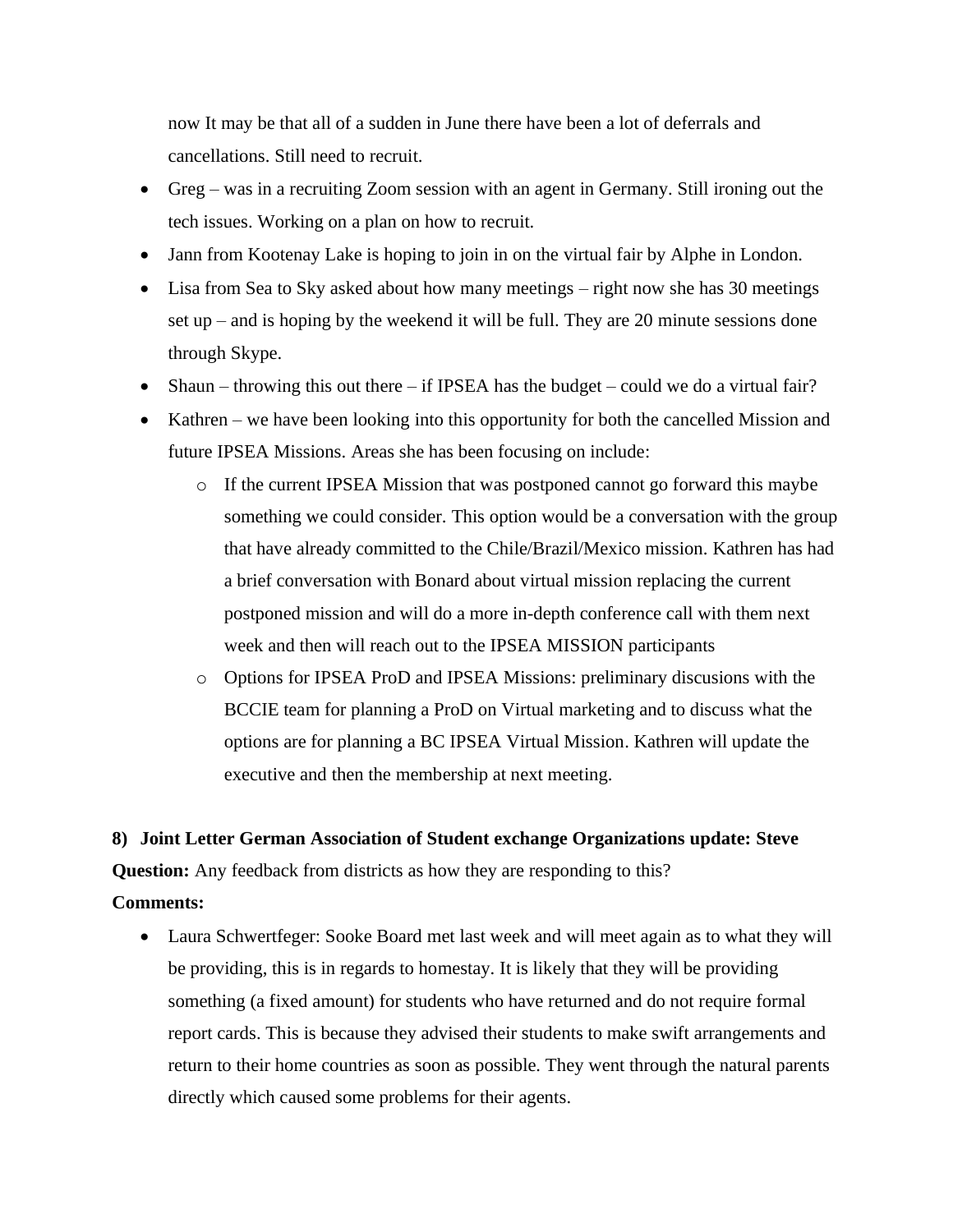• Ronda Bell– most districts held off during the last strike and it proved to not be a problem. Recommended writing a letter for the agent to give to the parents explaining the situation and how the fees were already allocated.

## *Sidebar Chat:*

- *Many of the school districts on the side bar chat wrote that they will only be refunding unused homestay and medical.*
- *Sheri Wakefield noted Just note when giving a medical refund that you may not get it back from Guard.me if they have used it, however, you would get MSP back*
- *Karen Symonds responded If students have made a Guard Me claim we are NOT refunding them medical … because we won't get it back from them.*

## **9) Homestay committee update (Ronda Bell)**

IPSEA Homestay committee update was sent out as an email earlier – if anyone has any questions' they can reach out to Ronda directly.

CAPSI homestay committee recap:

**Question:** When does custodianship end?

**Response:** The answer is when they have left Canadian airspace. The need to consider the risk of travel as a student may be stopped in Toronto for example you are still responsible for their safety.

**Question:** How do you deal with the backlog in CRC (university adult students who have returned home, new families)–

**Response:** You can do back checks (this was brought up by CHN) who also checked with their insurance provider for those that they could not get the CRC back in time, they are still covered. This would be for new family members.

# **Validation of Student Report Cards**: Ronda

Global affairs have changed their policy as of April  $1<sub>st</sub>$  – anything that we send to them MUST be notarized and it must be done by a registered notary.

In Camera session (no recording)

# **Next Meeting – April 29th 11:00 am. (this is an updated date and time).**

Log in details are: